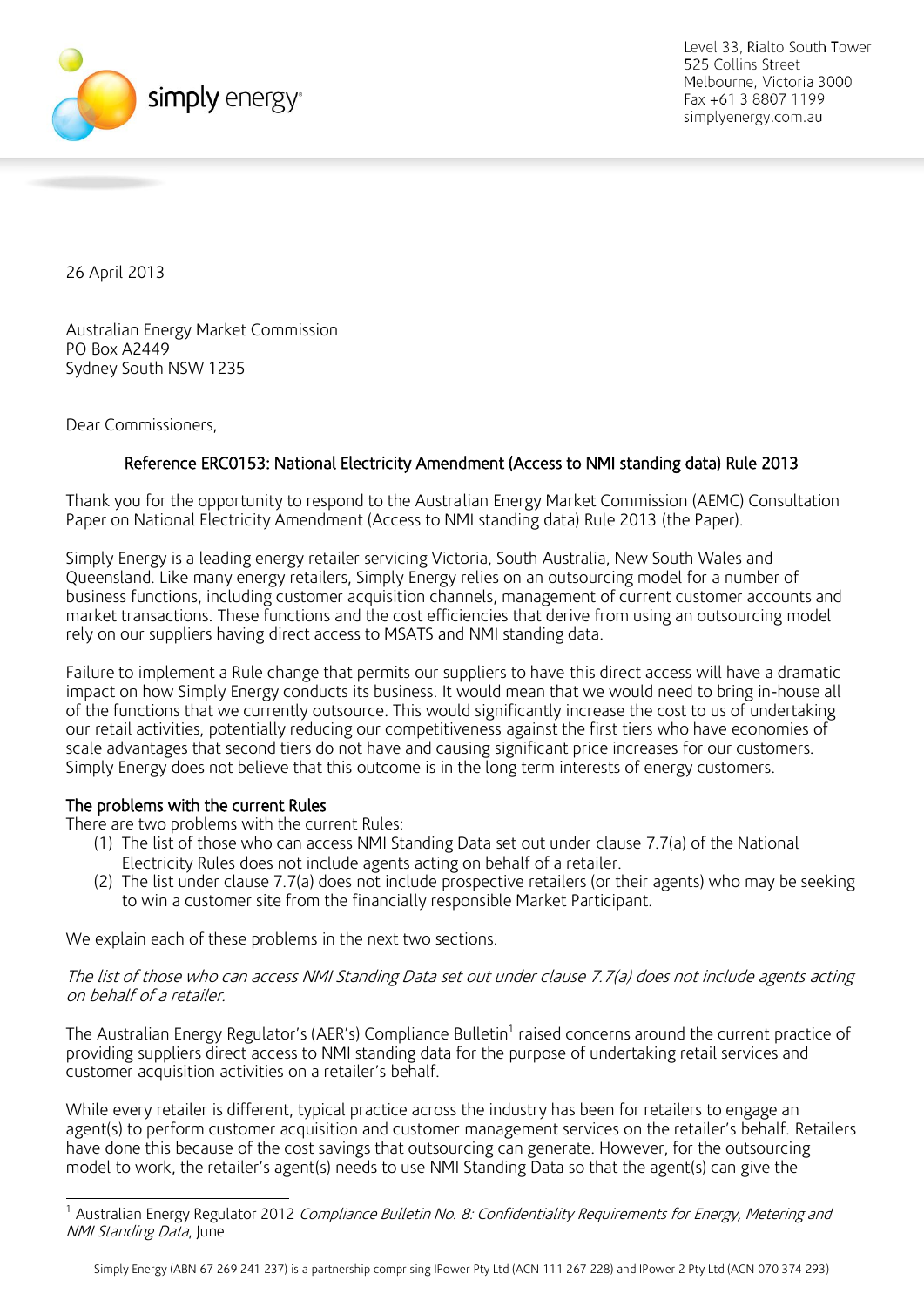

Level 33, Rialto South Tower 525 Collins Street Melbourne. Victoria 3000 Fax +61 3 8807 1199 simplyenergy.com.au

customer an accurate quote and/or respond effectively and accurately to any questions that a customer may have. It is more efficient and cost effective for the retailer and the agent if the agent can access MSATS directly rather than go through the retailer to obtain this data. If the agent(s) were required to go through the retailer, then the role of the agent really becomes redundant and the retailer may as well undertake the activity in-house. However, in-house delivery of these services would significantly increase costs.

Compliance Bulletin No. 8 stated that the AER interpreted clause 7.7(a) as an exhaustive list of parties able to access NMI standing data. Clause 7.7(a) states that only persons entitled to access data are:

- 1) Registered Participants with a financial interest in the metering installation or the energy measured by that metering installation;
- 2) Metering Providers who have an agreement to service the metering installation, in which case the entitlement to access is restricted to allow authorised work only;
- 3) financially responsible Market Participants in accordance with the meter churn procedures;
- 4) the Network Service Provider or providers associated with the connection point;
- 5) AEMO and its authorised agents;
- 6) an Ombudsman where the Ombudsman has received a complaint to which the data is relevant;
- 7) a financially responsible Market Participant's customer upon request by that customer to the financially responsible Market Participant for information relating to that customer's metering installation;
- 8) the AER or Jurisdictional Regulators upon request to AEMO; and
- 9) Metering Data Providers who have been engaged to provide metering data services for that metering installation.

The AER ruled that this list did not include agents acting on behalf of retailers and that therefore these agents were not authorised to access MSATS directly and use NMI Standing Data.

To preserve the cost efficiencies generated by outsourcing, the AEMC needs to expand the list set out under clause 7.7(a) so as to accommodate agents acting on behalf of a retailer.

The list under clause 7.7(a) does not include prospective retailers (or their agents) who may be seeking to win a customer site from the financially responsible Market Participant.

EnergyAustralia's (EA's) Rule Change Request<sup>2</sup> identified a further issue with clause 7.7(a). The list of persons authorised to access NMI Standing Data only extended to a retailer that had a financial interest in a site. In other words, the retailer had to be the financially responsible Market Participant (FRMP) for a site to be able to access the NMI Standing Data for that site (clause 7.7(a)(3)).

The way clause 7.7(a) is written prohibits prospective retailers (or their agents) from accessing NMI standing data for customer acquisition activities.

To win a customer from another retailer, a retailer (or its agents) must be able to accurately quote the customer. However, pricing the supply of energy services for a customer relies on the information contained within the NMI Standing Data. For example, a retailer needs to know the type of customer they are, the network tariff the customer is on and whether they have a solar installation or controlled load requirement. As the industry moves toward time-of-use pricing, the retailer will also want to know what their consumption profile looks like so that the customer is offered a tariff that best suits that profile.

 $\overline{a}$ <sup>2</sup> EnergyAustralia 2012 *Rule Change Request to the AEMC*, 15 November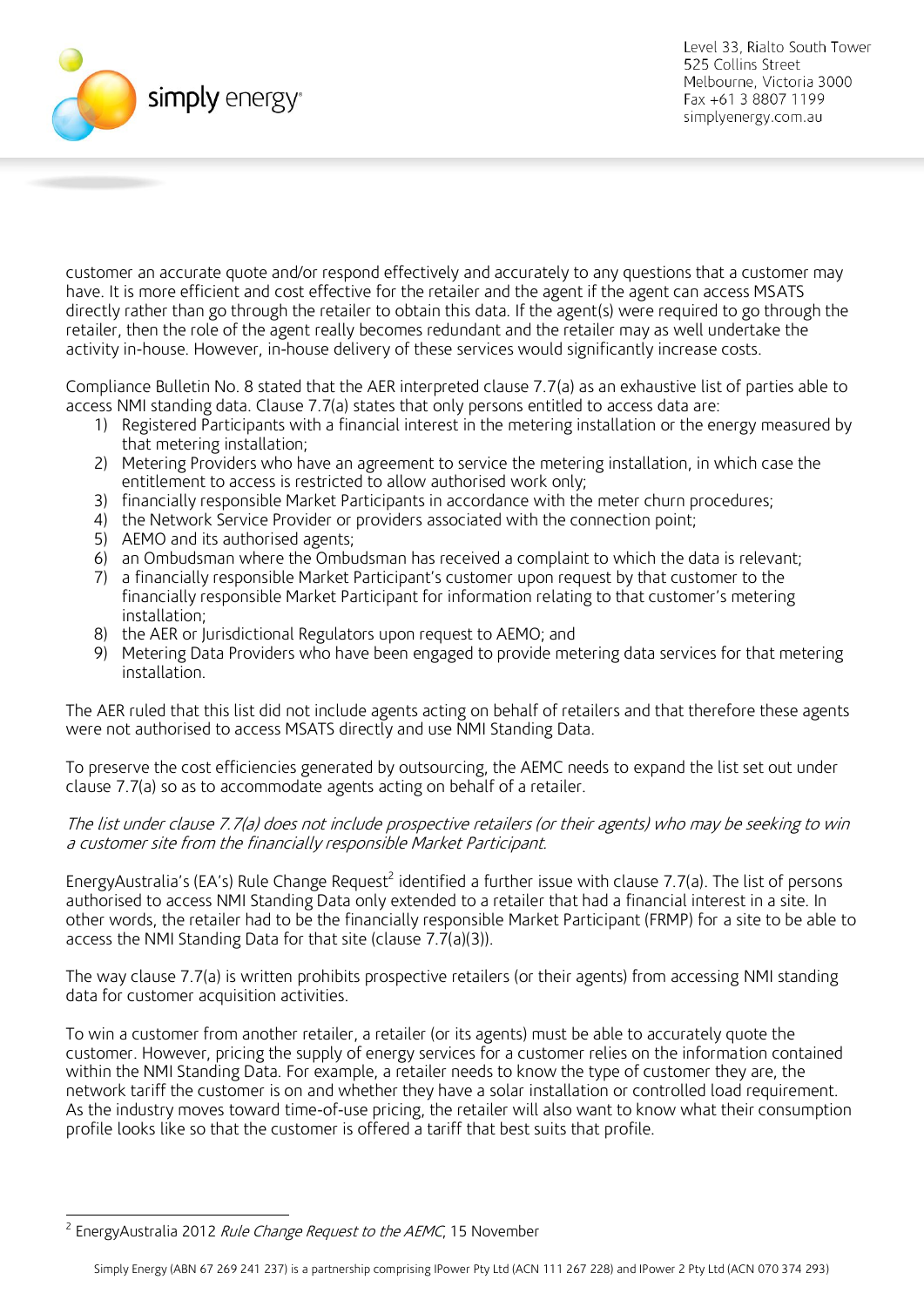

A customer will know some of this information but not all of it. For example, it is unlikely that a customer will know which network tariff they are on. It also makes the sale process unpleasant for the customer if they have to assemble all of this information for themselves and this is likely to be barrier to customer switching.

If prospective retailers (or their agents) cannot access NMI Standing Data, then it will severely curtail retail competition.

We share EA's concerns that clause 7.7(a) is not sufficient to allow prospective retailers (or their agents) access to NMI Standing Data for the purpose of customer acquisition. To facilitate competition, the AEMC needs to amend clause 7.7(a) to accommodate customer acquisition activities.

## EA's proposed solution

EA's proposed solution to both of these problems is to modify clause 7.7(a) by inserting the following subclause at the end of clause 7.7(a):

10) Retailers and/or their agents acting on the behalf of a registered participant in providing retail services on behalf of/or to the registered participant.

And insert in the Rules where appropriate the following clause:

A retailer may perform any obligation under the NER directly or by an agent, and for that purpose, every act or omission of a retailer's agent is deemed to be an act or omission of the retailer.

Simply Energy supports EA's proposed solution and believes that it will address both the current problems with clause 7.7(a).

#### Response to the AEMC's questions

What is considered the minimum information required for retailers to undertake their market functions, for example sale and supply of electricity (as opposed to consumer acquisition activities)?

Simply Energy requires access to the NMI Standing Data to be able to undertake its market functions. When it was developed, the NMI Standing Data was formulated so that it provided the data that distributors and retailers needed to undertake their responsibilities.

Outsourced partners can perform multiple functions, such as customer acquisition, support functions for current customers, and market transactions. These agents require access to all NMI standing data to enable them to properly understand a customer's circumstances and respond to customer or market requests in an efficient and accurate manner. Simply Energy would not support the restriction of agents' access to a subset of NMI standing data, as this would materially impact agents' ability to perform a range of functions.

Are the existing provisions of the NER ambiguous regarding retailers ability to access and use NMI standing data for the purposes of providing accurate quotes to consumers? If yes, what changes are required to the NER?

As discussed above, there are two problems with the current Rules:

- (1) The list of those who can access NMI Standing Data set out under clause 7.7(a) of the National Electricity Rules does not include agents acting on behalf of a retailer.
- (2) The list under clause 7.7(a) does not include prospective retailers (or their agents) who may be seeking to win a customer site from the financially responsible Market Participant.